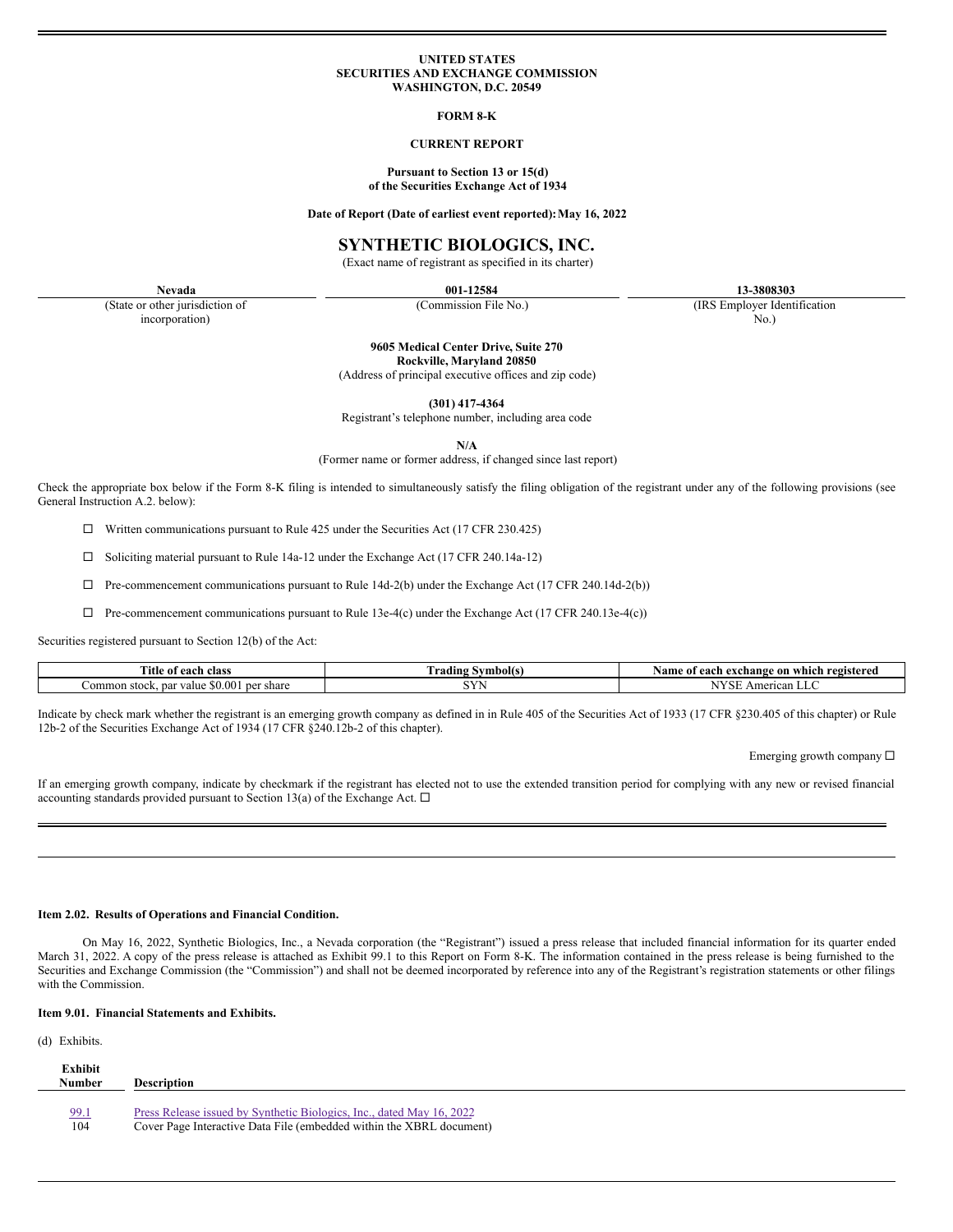# **SIGNATURES**

Pursuant to the requirements of the Securities Exchange Act of 1934, the registrant has duly caused this report to be signed on its behalf by the undersigned hereunto duly authorized.

Dated: May 16, 2022 SYNTHETIC BIOLOGICS, INC.

By: /s/ Steven A. Shallcross

Name: Steven A. Shallcross Title: Chief Executive Officer and Chief Financial Officer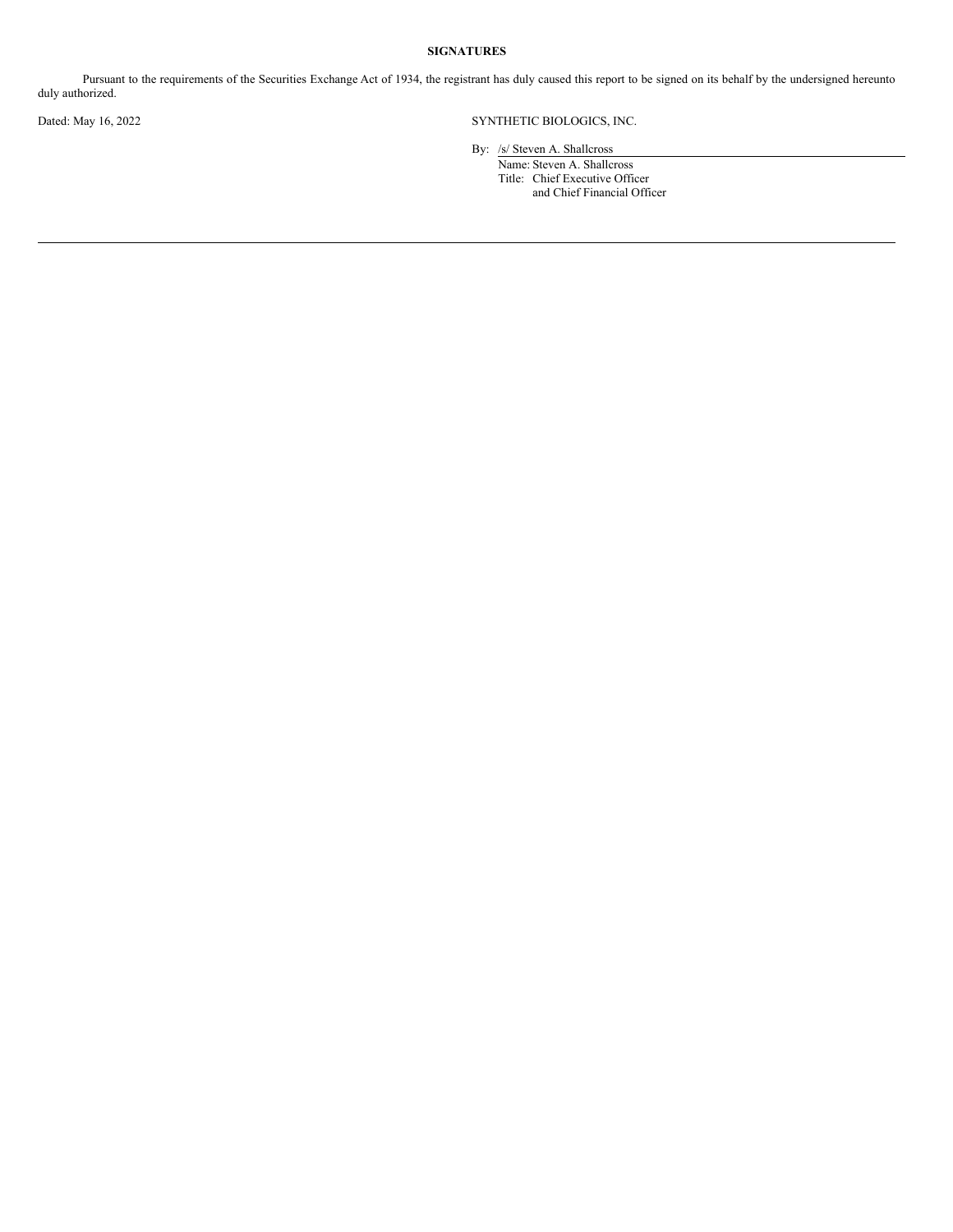

# **Synthetic Biologics Reports First Quarter 2022 Operational Highlights and Financial Results**

-Encouraging data further supports the development of novel oncolytic adenovirus (OV) platform; Announced a peer-reviewed publication highlighting positive clinical data on VCN-01 and an upcoming oral presentation on VCN-11, a novel oncolytic adenovirus designed to evade neutralizing antibodies-

- Reported positive safety data on SYN-020 intestinal alkaline phosphatase from the Phase 1 Multiple Ascending Dose clinical trial-

-Formed Scientific Advisory Board and strengthened the leadership team to support transformative clinical development strategy and extension into oncology -

-As of March 31, 2022, Synthetic Biologics reports \$56.7 million in cash, which is expected to provide runway through the end of 2023-

*-Conference call and webcast to be held today at 8:30 a.m. ET-*

**Rockville, MD, May 16, 2022 –**Synthetic Biologics, Inc. (NYSE American: SYN), a diversified clinical-stage company developing therapeutics designed to treat diseases in areas of high unmet need, today reported financial results for the year ended March 31, 2022, and provided a corporate update.

#### **Recent Developments:**

- · *Pipeline updates (OV):* The acquisition of VCN Biosciences transformed Synthetic Biologics' pipeline with the addition of VCN's lead clinical-stage drug candidate, VCN-01, as well as preclinical stage VCN-11, which incorporates a proprietary albumin binding domain in the virus shell which is intended to improve systemic delivery by enabling the virus to coat itself in albumin and thereby evade neutralizing antibodies (NAbs).
	- o In May 2022, announced an upcoming oral presentation on VCN-11 at the 25th Annual Meeting of the American Society of Gene & Cell Therapy (ASGCT). The presentation will include preclinical results showcasing the potential of VCN-11 to balance safety, with no major toxicities observed, and effectively target tumors after intravenous re-administration, even in the presence of high level NAbs.
	- o In March 2022, announced the peer-reviewed publication of a Phase 1, multicenter, open-label, dose-escalation study investigating the therapeutic potential of intravenous VCN-01 oncolytic adenovirus with or without standard-of-care (SoC) chemotherapy (gemcitabine/nab-paclitaxel) in patients with advanced solid tumors. The data, published in the *Journal for ImmunoTherapy of Cancer*, suggests that treatment with VCN-01 is feasible and has an acceptable safety profile, with encouraging biological and clinical activity. These findings provide valuable dose-finding context and inform the clinical development strategy for VCN-01.
- · SYN-020: In May 2022, reported positive safety data from the Phase 1a multiple ascending dose study of SYN-020 in healthy volunteers. Analyses of preliminary data demonstrated that SYN-020 maintained a favorable safety profile and was well-tolerated across all dose levels. There were a few treatment-related adverse events, and all were mild (grade 1) and resolved without medical intervention. Both the previously reported Phase 1 single ascending dose (SAD) study and the current MAD study are intended to support the development of SYN-020 in multiple clinical indications.
- · *Corporate Updates*
	- o In May 2022, formed a Scientific Advisory Board (SAB) composed of industry leaders in oncolytic viruses and gene therapies. The SAB will work cohesively with the Synthetic Biologics' leadership team to support the Company's transformative clinical development strategy and extension into oncology. The founding members of the SAB are:
		- § Chairman: Ramon Alemany, Ph.D., Head of Immunotherapy and Virotherapy Group at Translational Research Laboratory of the Institut Catala d'Oncologia (ICO) and Institut de Investigacio Biomedica de Bellvitage (IDIBELL).
		- § Member: Mark S. Blumenkranz, M.D., MMS, is HJ Smead Professor Emeritus in the Department of Ophthalmology at Stanford University.
		- § Member: Ennio Antonio Chiocca, M.D., Ph.D., is Harvey W. Cushing Professor of Neurosurgery at Harvard Medical School, Neurosurgeon-in-Chief and Chairman, Department of Neurosurgery and Co-Director, Institute for the Neurosciences at Brigham and Women's Faulkner Hospital.
		- § Member: Daniel DiMaio, M.D., Ph.D., is the Waldemar Von Zedtwitz Professor of Genetics and Professor of Molecular Biophysics and Biochemistry, and of Therapeutic Radiology at Yale School of Medicine, as well as a Senior Advisor to the Director, Yale Cancer Center.
		- § Member: Tom Dubensky, Ph.D., President of Tempest Therapeutics.
		- § Member: Josep Tabernero, M.D., Ph.D., is Head of the Medical Oncology Department at the Vall d'Hebron University Hospital, Director of the Vall d'Hebron Institute of Oncology (VHIO) and Professor of Medicine at UVic.
	- o In March 2022, Frank Tufaro, Ph.D., transitioned from Chief Operating Officer of recently acquired VCN Biosciences (VCN) to Chief Operating Officer of Synthetic Biologics. Dr. Tufaro will be responsible for leading strategic operations and optimizing organizational functions. As part of this acquisition, Manel Cascallό, Ph.D., former CEO of VCN, was appointed as General Director of Synthetic Biologic's European Subsidiary.

## **Anticipated Milestones:**

VCN-01

- · Initiation of VCN-01 dosing in an investigator sponsored study of brain tumors at the University of Leeds (H1 2022).
- · Initiation of VCN-01 dosing in combination with mesothelin-directed CAR-T cells for pancreatic and ovarian cancer in an investigator sponsored study at the University of Pennsylvania (H1 2022).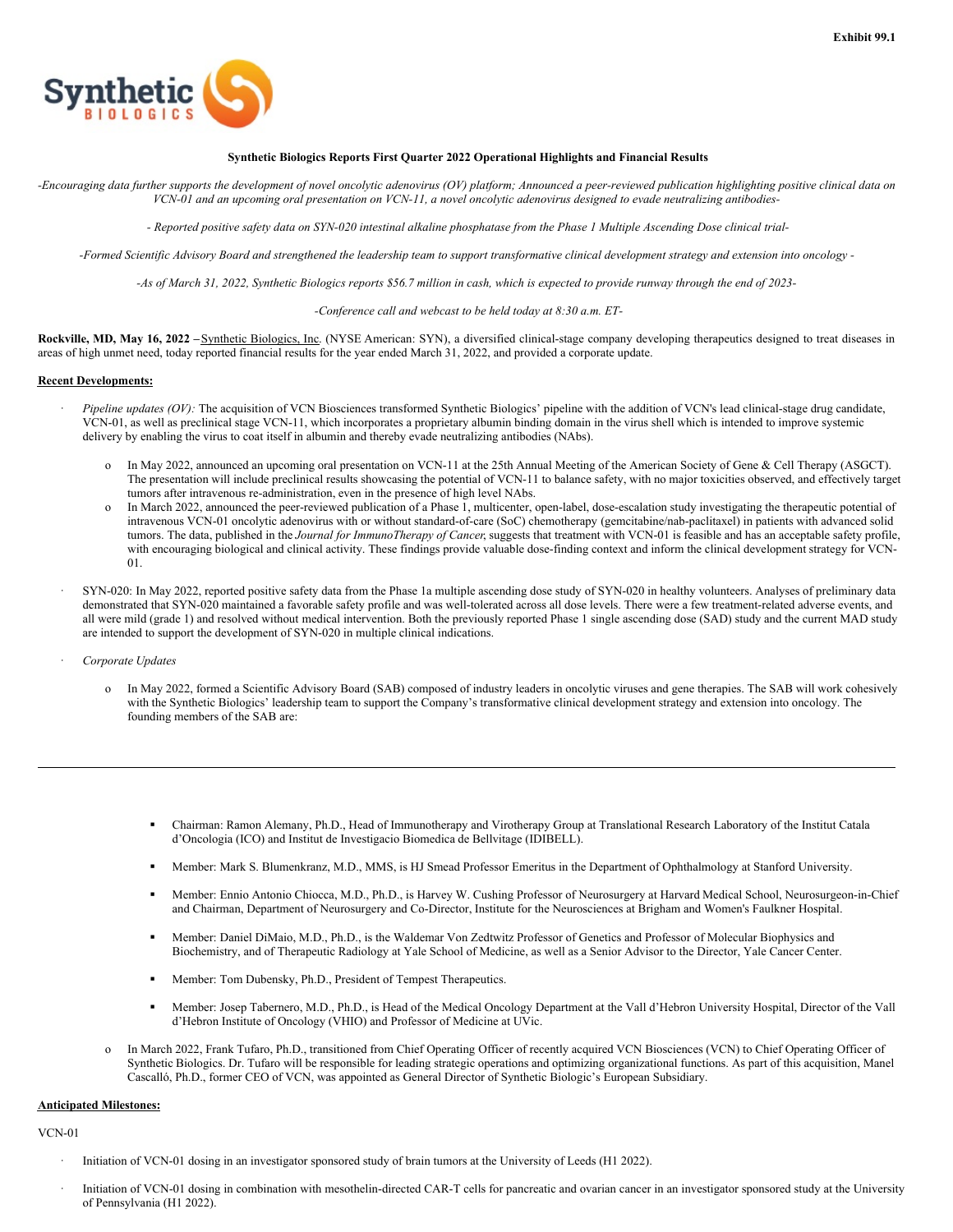- <span id="page-3-0"></span>· Initiation of a Phase 2 study of VCN-01 in combination with standard-of-care chemotherapy (gemcitabine/nab-paclitaxel) as a first line therapy in newly diagnosed metastatic PDAC patients (Q4 2022).
- · Initiation of a Phase 2/3 trial of VCN-01 as either an adjunct to chemotherapy or a potential rescue therapy in pediatric patients with advanced retinoblastoma (early 2023).

# SYN-004

Data read out from the first cohort of the SYN-004 study in allo-HCT patients (H2 2022).

#### SYN-020

Planning for the initiation of a Phase 2a study of SYN-020 (H2 2022).

"We are extremely pleased with the continued momentum following the transformative VCN acquisition, and our significant corporate advancements that mark a new phase of strategic growth," said Steven A. Shallcross, Chief Executive Officer of Synthetic Biologics. "This is an important phase of Synthetic Biologics' evolution, and to support our extension into oncology, we strengthened our leadership team and recently formed a Scientific Advisory Board of leading experts composed of key opinion leaders. These distinguished leaders have made groundbreaking scientific advances in their respective fields of oncology, immunology and gene therapy, and we look forward to their counsel as we advance our oncolytic adenovirus development program to address devastating cancers with high unmet need. We are well positioned to deliver on our sharpened clinical development strategy and are poised for an exciting year ahead with the anticipation of multiple clinical studies and pivotal milestones that should continue to drive shareholder value.'

### **Quarter Ended March 31, 2022 Financial Results**

General and administrative expenses increased to \$1.7 million for the for the three months ended March 31, 2022, from \$1.4 million for the three months ended March 31, 2021. This increase of 17% primarily composed of increased consulting and legal costs related to the VCN acquisition, higher insurance costs, audit fees, and public relations expenses and VCN administrative expenses not included in prior year. The charge related to stock-based compensation expense was \$85,000 for the three months ended March 31, 2022, compared to \$82,000 the three months ended March 31, 2021.

Research and development expenses increase to \$2.6 million for the three months ended March 31, 2022, from approximately \$1.1 million for the three months ended March 31, 2021. This increase of 132% is primarily the result of higher manufacturing expense for SYN-020, costs incurred related to our Phase 1a clinical trial of SYN-020 and the Phase 1b/2a clinical trial of SYN-004 (ribaxamase) in allogeneic HCT recipients and VCN research expenses related to VCN-01 not incurred in the prior year. We anticipate research and development expense to increase as we plan for and initiate enrollment for our phase 2 clinical trial for VCN-01 in PDAC, phase 2/3 clinical trial in retinoblastoma, expand GMP manufacturing activities for VCN-01 and SYN-020, and continue with supporting our VCN-11 and other preclinical and discovery initiatives. The charge related to stock-based compensation expense was \$28,000 for the three months ended March 31, 2022, compared to \$19,000 related to stock-based compensation expense for the three months ended March 31, 2021.

Other expense was \$21,068 for the three months ended March 31, 2022 compared to other income of \$347 for the three months ended March 31, 2021. Other expense is primarily composed of exchange loss of \$22,607, offset by interest income of \$1,539. Other income for the three months ended March 31, 2021 is primarily comprised of interest income.

Cash and cash equivalents totaled \$56.7 million as of March 31, 2022, a decrease of \$10.5 million from December 31, 2021.

# **Conference Call**

Synthetic Biologics will host a conference call at 8:30 a.m. ET today to review first quarter 2022 operational highlights and financial results. Individuals may participate in the live call via telephone by dialing (877) 451-6152 (domestic) or (201) 389-0879 (international) and using the conference ID: 13729717. Participants are asked to dial in 15 minutes before the start of the call to register. Investors and the public can access the live and archived webcast of this call via the "News & Media" section of the company's website, https://www.syntheticbiologics.com, under "Events" or by clicking here, for 90 days after the call.

#### **About Synthetic Biologics, Inc.**

Synthetic Biologics, Inc. (NYSE American: SYN) is a diversified clinical-stage company developing therapeutics designed to treat diseases in areas of high unmet need. The Company recently consummated the acquisition of VCN Biosciences, S.L. (VCN), which is developing a new oncolytic adenovirus (OV) platform designed for intravenous (IV), intravitreal and antitumoral delivery to trigger tumor cell death, improve access of co-administered cancer therapies to the tumor, and promote a robust and sustained antitumor response by the patient's immune system. The Company's lead candidates are: (1) VCN-01, an oncolytic adenovirus designed to replicate selectively and aggressively within tumor cells, and to degrade the tumor stroma barrier that serves as a significant physical and immunosuppressive barrier to cancer treatment; (2) SYN-004 (ribaxamase) which is designed to degrade certain commonly used IV beta-lactam antibiotics within the gastrointestinal (GI) tract to prevent (a) microbiome damage, (b) Clostridioides difficile infection (CDI), (c) overgrowth of pathogenic organisms, (d) the emergence of antimicrobial resistance (AMR), and (e) acute graft-versus-host-disease (aGVHD) in allogeneic hematopoietic cell transplant (HCT) recipients, and (3) SYN-020, a recombinant oral formulation of the enzyme intestinal alkaline phosphatase (IAP) produced under cGMP conditions and intended to treat both local GI and systemic diseases. For more information, please visit Synthetic Biologics' website at www.syntheticbiologics.com.

#### **Forward-Looking Statements**

This release contains forward-looking statements within the meaning of the Private Securities Litigation Reform Act of 1995. In some cases forward-looking statements can be identified by terminology such as "may," "should," "potential," "continue," "expects," "anticipates," "intends," "plans," "believes," "estimates," and similar expressions, and include statements regarding the potential of VCN-11 to balance safety, the suggestion that treatment with VCN-01 is feasible has an acceptable safety profile, the SAD and MAD studies supporting the development of SYN-020 in multiple clinical indications, initiation of VCN-01 dosing in an investigator sponsored study of brain tumors at the University of Leeds (H1 2022) initiation of VCN-01 dosing in combination with mesothelin-directed CAR-T cells for pancreatic and ovarian cancer in an investigator sponsored study at the University of Pennsylvania (H1 2022), initiation of a Phase 2 study of VCN-01 in combination with standard-of-care chemotherapy (gemcitabine/nabpaclitaxel) as a first line therapy in newly diagnosed metastatic PDAC patients (Q4 2022), initiation of a Phase 2/3 trial of VCN-01 as either an adjunct to chemotherapy or a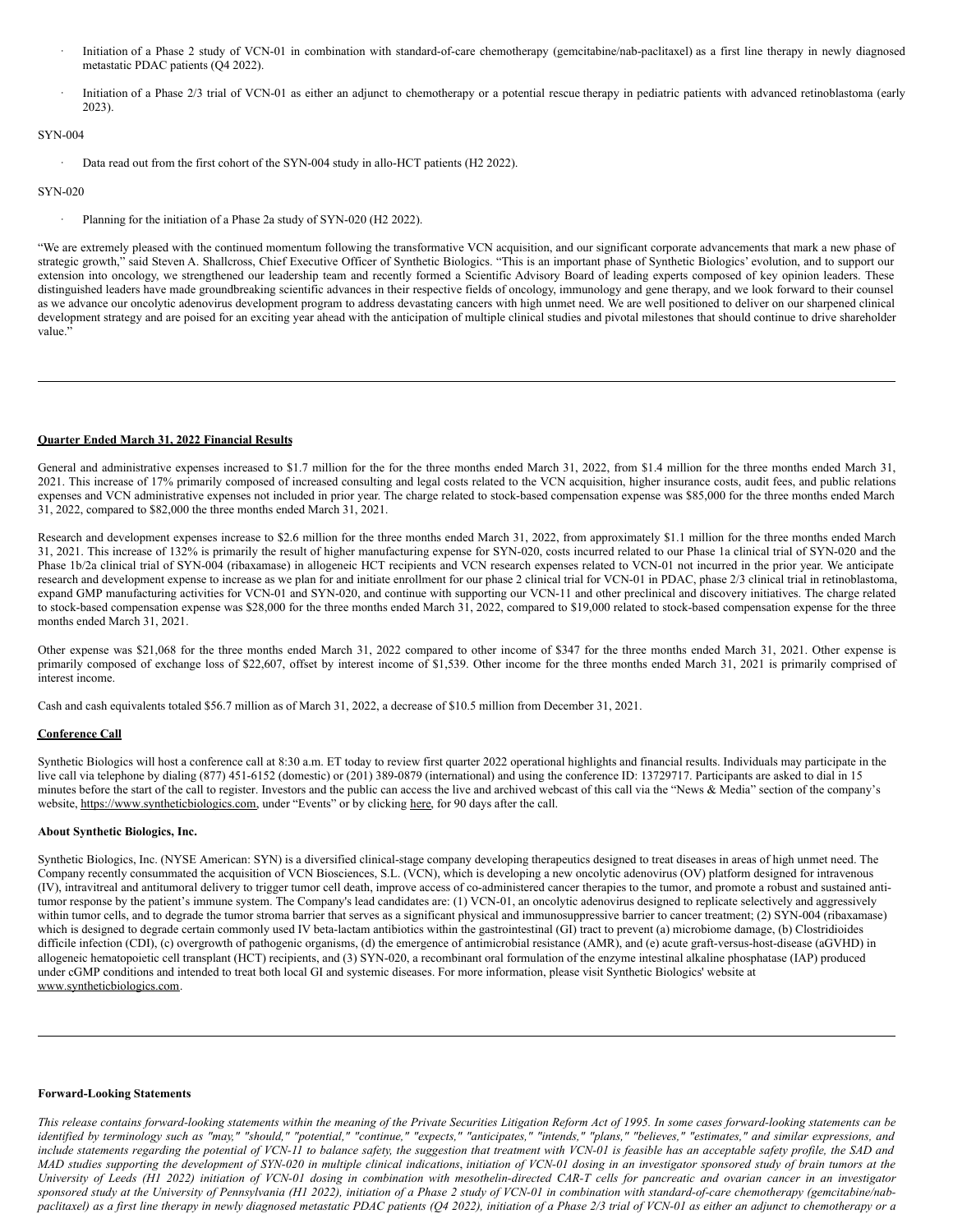potential rescue therapy in pediatric patients with advanced retinoblastoma (early 2023), data read out from the first cohort of the SYN-004 study in allo-HCT patients (H2 2022), planning for the initiation of a Phase 2a study of SYN-020 (H2 2022), being well positioned to deliver on our sharpened clinical development strategy and being poised for an exciting year ahead with the anticipation of multiple clinical studies and pivotal milestones that should continue to drive shareholder value and the potential for each of our clinical programs. These forward-looking statements are based on management's expectations and assumptions as of the date of this press release and are subject to a number of risks and uncertainties, many of which are difficult to predict that could cause actual results to differ materially from current expectations and assumptions from those set forth or implied by any forward-looking statements. Important factors that could cause actual results to differ materially from current expectations include, among others, whether the combined business of Synthetic Biologics and VCN will be successful, Synthetic Biologics' and VCN's product candidates demonstrating safety and effectiveness, as well as results that are consistent with prior results, the ability to initiate VCN-01 dosing in an investigator sponsored study of brain tumors at the University of Leeds (H1 2022), initiate VCN-01 dosing in combination with mesothelin-directed CAR-T cells for pancreatic and ovarian cancer in an investigator sponsored study at the University of Pennsylvania (H1 2022), initiate a Phase 2 study of VCN-01 in combination with standard-of-care chemotherapy (gemcitabine/nab-paclitaxel) as a first line therapy in newly diagnosed metastatic PDAC patients (Q4 2022), initiate a Phase 2/3 trial of VCN-01 as either an adjunct to chemotherapy or a potential rescue therapy in pediatric patients with advanced retinoblastoma (early 2023), data read out from the first cohort of the SYN-004 study in allo-HCT patients (H2 2022), the SAD and MAD studies supporting the development of SYN-020 in multiple clinical indications and planning for the initiation of a Phase 2a study of SYN-020 (H2 2022) ; the ability to complete clinical trials on time and achieve the desired results and benefits, continuing clinical trial enrollment as expected; the ability to obtain regulatory approval for commercialization of product candidates or to comply with ongoing regulatory requirements, regulatory limitations relating to Synthetic Biologics' and VCN's ability to promote or commercialize their product candidates for the specific indications, acceptance of product candidates in the marketplace and the successful development, marketing or sale of Synthetic Biologics' and VCN's products, developments by competitors that render such products obsolete or non-competitive, Synthetic Biologics' and VCN's ability to maintain license agreements, the continued maintenance and growth of Synthetic Biologics' and VCN's patent estate, the ability to continue to remain well financed, and other factors described in Synthetic Biologics' Annual Report on Form 10-K for the year ended December 31, 2021 and its other filings with the SEC, including subsequent periodic reports on Forms 10-Q and 8-K. The information in this release is provided only as of the date of this release, and Synthetic Biologics undertakes no obligation to update any forward-looking statements contained in this release on account of new information, future events, or otherwise, except as required by law.

#### **For further information, please contact:**

**Investor Relations:**

Chris Calabrese

LifeSci Advisors, LLC

ccalabrese@lifesciadvisors.com

917-680-5608

#### *- Financial Tables Follow –*

Synthetic Biologics, Inc. and Subsidiaries Condensed Consolidated Balance Sheets (In thousands except share and par value amounts)

|                                                | March 31, 2022         | December 31, 2021               |  |
|------------------------------------------------|------------------------|---------------------------------|--|
| <b>Assets</b>                                  |                        |                                 |  |
|                                                |                        |                                 |  |
| <b>Current Assets</b>                          |                        |                                 |  |
| Cash and cash equivalents                      | $\mathbb{S}$<br>56,692 | \$<br>67,325                    |  |
| Prepaid expenses and other current assets      | 2,863                  | 1,533                           |  |
| <b>Total Current Assets</b>                    | 59,555                 | 68,858                          |  |
| <b>Non-Current Assets</b>                      |                        |                                 |  |
|                                                | 302                    | 101                             |  |
| Property and equipment, net<br>Restricted cash | 103                    |                                 |  |
| Right of use asset                             | 1,338                  | 1,383                           |  |
| In-process research and development            | 21,869                 |                                 |  |
| Goodwill                                       | 5,809                  | $\hspace{0.1mm}-\hspace{0.1mm}$ |  |
| Deposits and other assets                      | 23                     | 23                              |  |
|                                                |                        |                                 |  |
| <b>Total Assets</b>                            | 88,999                 | 70,365<br>S                     |  |
|                                                |                        |                                 |  |
| <b>Liabilities and Stockholders' Equity</b>    |                        |                                 |  |
| <b>Current Liabilities:</b>                    |                        |                                 |  |
|                                                |                        |                                 |  |
| Accounts payable                               | $\mathbb{S}$<br>1,354  | $\mathbb{S}$<br>524             |  |
| Accrued expenses<br>Accrued employee benefits  | 1,535                  | 1,928                           |  |
|                                                | 423                    | 978                             |  |
| Contingent consideration, current portion      | 7,470                  |                                 |  |
| Loans Payable-current                          | 68                     |                                 |  |
| Operating lease liability                      | 126                    | 124                             |  |
| <b>Total Current Liabilities</b>               | 10.976                 | 3,554                           |  |
|                                                |                        |                                 |  |
| <b>Non-current Liabilities</b>                 |                        |                                 |  |
| Non-current contingent consideration           | 4,688                  |                                 |  |
| Loan Payable - Long term                       | 229                    |                                 |  |
| Deferred tax liabilities, net                  | 3,728                  |                                 |  |
| Lease liability - Long term                    | 1,351                  | 1,403                           |  |
| <b>Total Liabilities</b>                       | 20,972                 | 4,957                           |  |
|                                                |                        |                                 |  |

## **Commitments and Contingencies**